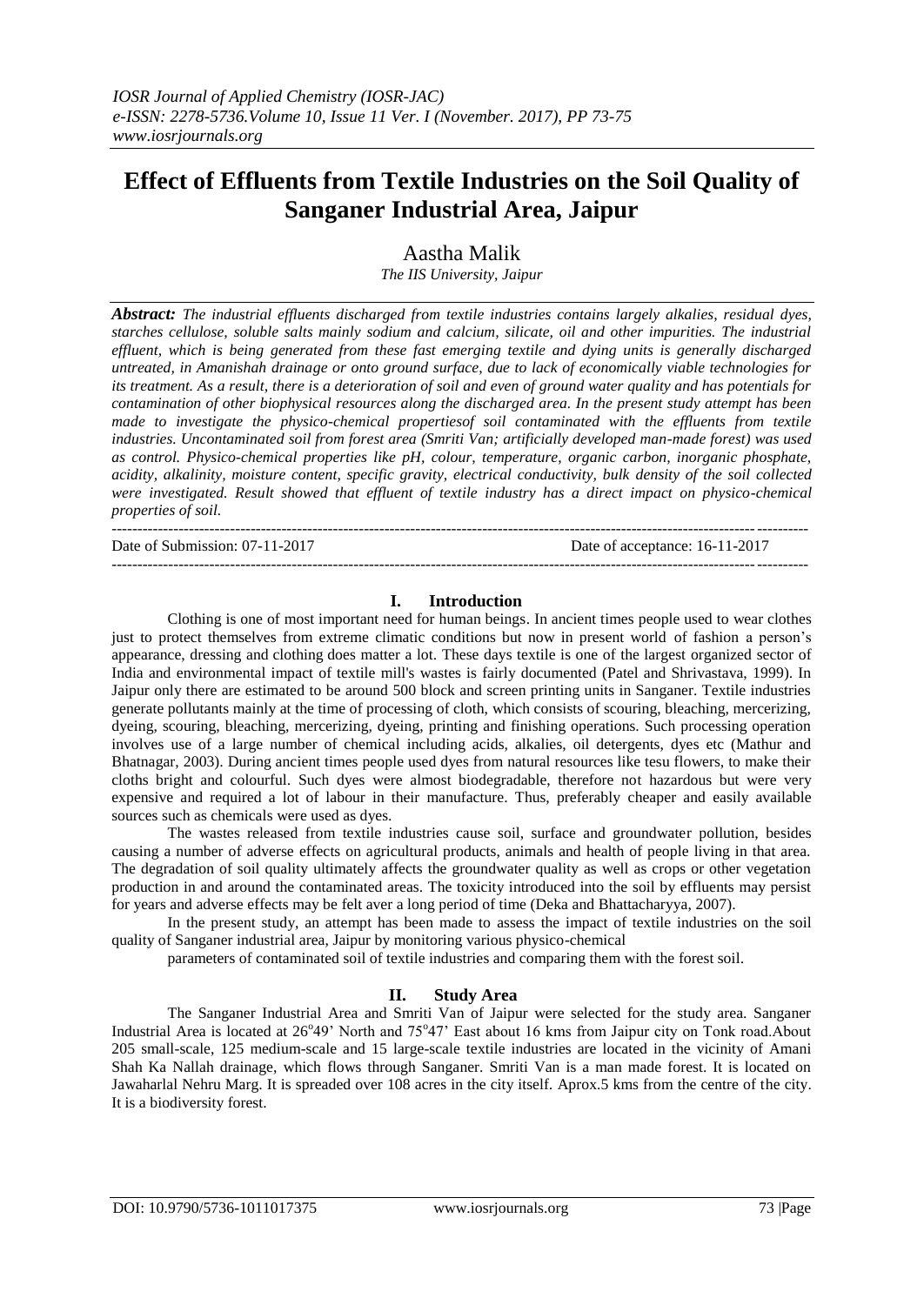### **III. Methodology**

For the study, the soil samples were collected, in clean polyethylene zipper bags at an interval of 15 days (fortnightly) for two months (January2009-February 2009) from four different contaminated sites of Sanganer Industrial Area and from four different sites of Smriti Van and were used as a control during the evening hours (3pm-4pm).All chemicals used were of analytical grade and standard methods (APHA 1996) were followed. Physico-chemical parameters like colour of soil sample was recorded and temperature was measured on the spot, pH, acidity, alkalinity, electrical conductivity were measured taking 1:10 soil water suspension. Organic carbon was measured by Walkey and Black method, Inorganic phosphate was measured by Stannous chloride colorimetric method.

#### **IV. Result And Discussion**

The values of physico-chemical parameters of the soil samples in each case are given in the table No.1.

| <b>SAMPLES</b>        | Fore  | <b>Textile Soil</b> |        | Fore  | <b>Textile Soil</b> |        | Fore        | <b>Textile Soil</b> |      | Fore            | <b>Textile Soil</b> |        |
|-----------------------|-------|---------------------|--------|-------|---------------------|--------|-------------|---------------------|------|-----------------|---------------------|--------|
|                       | st    |                     |        | st    |                     |        | st          |                     |      | st              |                     |        |
|                       | Soil  |                     |        | Soil  |                     |        | Soil        |                     |      | Soil            |                     |        |
| <b>PARAMETERS</b>     | A     | B1                  | B2     | A     | B1                  | B2     | A           | B1                  | B2   | A               | B1                  | B2     |
| Colour                | Dark  | <b>Blackis</b>      | Greeni | Dark  | <b>Bluis</b>        | Greeni | Dark        | <b>Bluis</b>        | Gree | Dark            | <b>Bluis</b>        | Greeni |
|                       | brow  | h red               | sh     | brow  | h                   | sh     | brow        | h                   | nish | brow            | h                   | sh     |
|                       | n     |                     | brown  | n     | brow                | brown  | $\mathbf n$ | brow                | bro  | n               | brow                | brown  |
|                       |       |                     |        |       | n                   |        |             | n                   | wn   |                 | n                   |        |
| Temperature           | 17.25 | 19.0                | 185    | 18.25 | 19.5                | 19.8   | 18.35       | 19.8                | 20.9 | 18.85           | 20.0                | 199    |
| $(^{0}C)$             |       |                     |        |       |                     |        |             |                     |      |                 |                     |        |
| pН                    | 6.42  | 9.6                 | 8.0    | 6.13  | 9.1                 | 8.13   | 6.34        | 8.24                | 7.72 | 6.86            | 8.04                | 9.06   |
| Electrical            | 0.182 | 0.440               | 0.450  | 0.57  | 1.125               | 0.661  | 0.235       | 1.110               | 3.38 | 0.185           | 0.225               | 2.95   |
| Conductivity          |       |                     |        |       |                     |        |             |                     |      |                 |                     |        |
| $(\mu s/ms)$          |       |                     |        |       |                     |        |             |                     |      |                 |                     |        |
| Organic               | 0.72  | 1.48                | 1.24   | 0.67  | 1.15                | 1.32   | 0.79        | 1.92                | 1.60 | 0.78            | 1.86                | 1.60   |
| Carbon (%)            |       |                     |        |       |                     |        |             |                     |      |                 |                     |        |
| Alkalinity            | 4.0   | 20.0                | 12.0   | 4.0   | 50.0                | 20.0   | 5.0         | 43.0                | 14.0 | 4.0             | 38.0                | 16.0   |
| (mg/l)                |       |                     |        |       |                     |        |             |                     |      |                 |                     |        |
| Acidity               | 70.0  | 0.0                 | 8.0    | 62.0  | 2.0                 | 18.0   | 58          | 4.0                 | 16.0 | 67              | 16.0                | 0.0    |
| (mg/l)                |       |                     |        |       |                     |        |             |                     |      |                 |                     |        |
| Inorganic             | 13.5  | 70.0                | 58.0   | 13.0  | 27.0                | 32.0   | 12          | 29.0                | 35.0 | $\overline{13}$ | 68.0                | 72.0   |
| Phosphate             |       |                     |        |       |                     |        |             |                     |      |                 |                     |        |
| (mg/l)                |       |                     |        |       |                     |        |             |                     |      |                 |                     |        |
| <b>Moisture</b>       | 7.45  | 5.22                | 9.2    | 7.14  | 5.22                | 9.2    | 6.16        | 5.04                | 9.2  | 5.12            | 4.00                | 8.00   |
| Content (%)           |       |                     |        |       |                     |        |             |                     |      |                 |                     |        |
| Specific              | 0.75  | 0.812               | 0.761  | 0.735 | 0.852               | 0.810  | 0.75        | 0.798               | 0.82 | 0.80            | 1.409               | 0.671  |
| Gravity (gms)         |       |                     |        |       |                     |        |             |                     | 5    |                 |                     |        |
| <b>Bulk</b>           | 1.73  | 1.30                | 1.29   | 1.45  | 1.1                 | 1.15   | 1.39        | 1.09                | 1.02 | 1.54            | 1.29                | 1.45   |
| <b>Density</b>        |       |                     |        |       |                     |        |             |                     |      |                 |                     |        |
| (gm/cm <sup>3</sup> ) |       |                     |        |       |                     |        |             |                     |      |                 |                     |        |

#### **Table No.1**

The colour of the contaminated were reddish brown, greenish brown and bluish brown and colour of 'A' was dark brown. The temperature of the contaminated soil sample was greater than that of the forest soil in all the four rounds this may be due to the reaction of chemicals present in the effluents in the soil. The pH of all the samples shows that the soil was highly alkaline (pH range 7.72-9.6) indicating the flow of alkaline effluents from the textile mill. It is seen that pH is higher than the 'A' value (6.13-6.42). Ionic matter in the industry's effluent has increased the conductivity of the soil around the industry. The conductivity has a range of (0.66- 3.38mS/µS). All the values are higher than 'A' (0.18) indicating more availability of cation and anion present in those areas. High value of organic carbon was found around the industry indicating the accumulation of organic wastes, which may adversely affect the soil quality by reducing bulk density. The highest value is 1.92% and lowest 1.15%, which is much higher than the control value (0.67%). The bulk density values of all the samples were found lower than the control value  $(1.73g/cm<sup>2</sup>)$  indicating the accumulation of light organic matter in the soil. (Deka and Bhattacharrya, 2007).

The alkalinity of all the industrial samples were very high (4-50 mg/l) and were greater than 'A' (4mg/l) which shows that effluents from textile industry were alkaline and were degrading the quality of soil and reducing its fertility. The acidity of all the industrial soil samples was very less (0-18 mg/l) and was lower than 'A' (58-70). The amount of inorganic phosphate was very high in contaminated soil (27-72 mg/l) and all the values were higher than 'A' (12-13.5 mg/l). Moisture content of one contaminated site (4-6.04%) was less than 'A' and the moisture content of site BII (8-9.6%) was greater than 'A' (5.12-7.55%). The specific gravity of the contaminated soil (0. 76-1.40gms) was greater than 'A' (0.72gms).